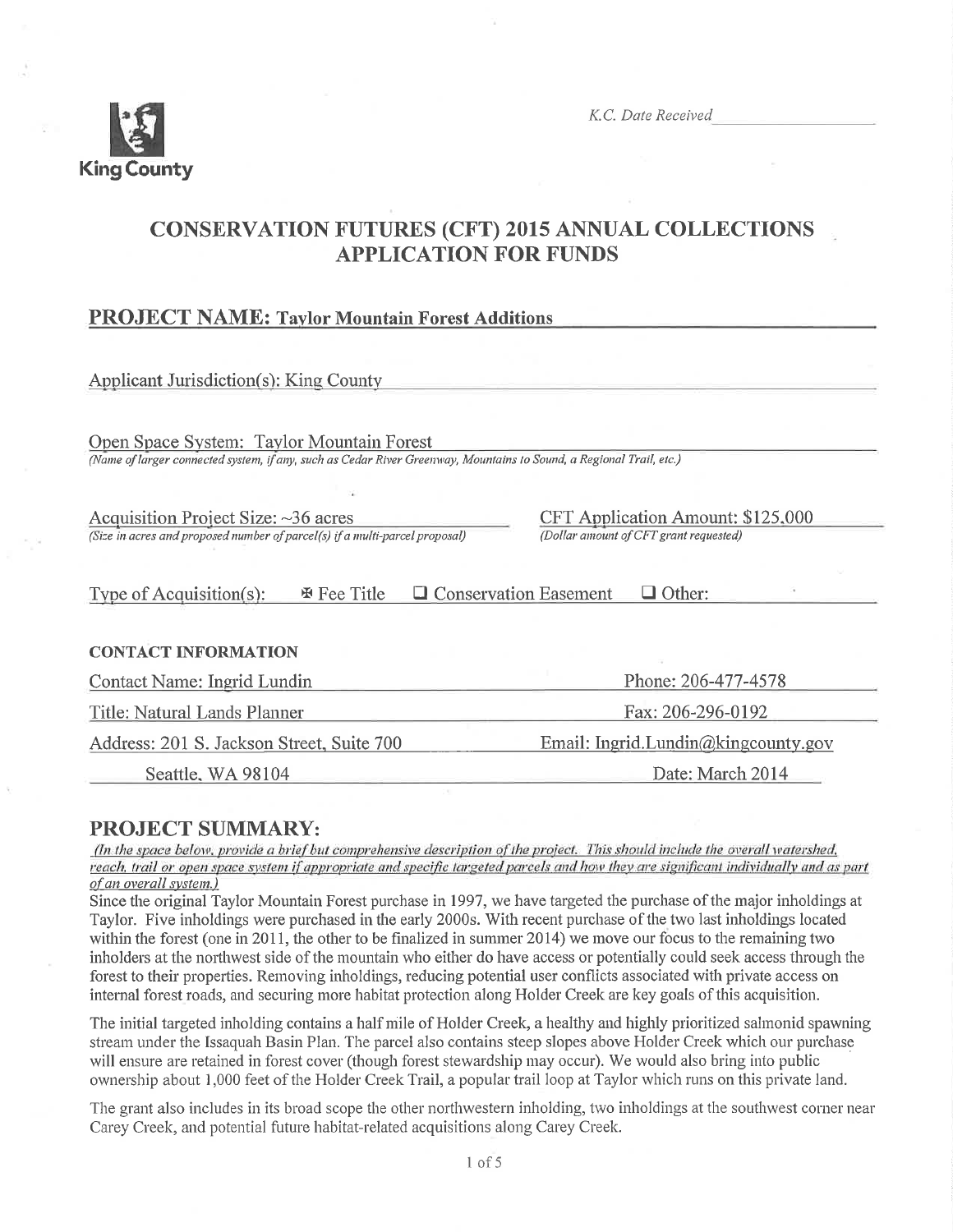## 1. OPEN SPACE RESOURCES

Please review the attached evaluation criteria. For the proposed acquisition parcel(s), please mark those criteria that apply and thoroughly, yet succinctly, describe in the space below how the proposed acquisition satisfies each marked criteria. Please clearly describe how these criteria might be met at a landscape level, and how they apply to individual parcels. If restoration is part of the plan, please briefly describe the current condition and the hoped for restored condition that is the goal of the acquisition.

- $\boxtimes$  A. Wildlife habitat or rare plant reserve  $\Box$  E. Historic/cultural resources
- $\boxtimes$  B. Salmon habitat and aquatic resources  $\Box$  F. Urban passive-use natural area/greenbelt
- 
- 
- 
- 
- $\Box$  C. Scenic resources  $\boxtimes$  G. Park/open space or natural corridor addition
- $\Box$  D. Community separator  $\boxtimes$  H. Passive recreation opportunity/unmet needs

#### 1. OPEN SPACE RESOIIRCES

#### A. Wildlife habitat or rare plant reserve

The parcels add to the terrestrial habitat at Taylor Mountain Forest. Taylor Mountain contains a mosaic of forest stands with varied age and harvest history. Taylor Mountain is known to support black bear, cougar, black-tailed deer and elk, as well as smaller mammals such as weasels and foxes. Bird species include bald eagle, red-tailed hawk, pileated woodpecker, band-tailed pigeon.

#### B. Salmon habitat or aquatic resources

The properties are located within the 61-square-mile Issaquah Creek Basin, which supports six anadromous salmonid species (steelhead, coho, chinook, sockeye, sea run and resident cutthroat trout, char). The upper and middle basin are identified as a Regionally Significant Resource Area because of its exceptional fisheries habitat and undeveloped character. Carey and Holder Creeks, in the upper basin and located within Taylor Mountain Forest, provide excellent habitat for salmonids.

This target property captures about 2,600 feet of Holder Creek. Holder Creek provides both spawning and rearing habitat for salmonids, a Class 2 stream dominated by boulders and cobble with some gravels. Taylor Mountain Forest represents one of the most abundant and relatively undamaged habitats for salmonids in the entire Issaquah Creek Basin according to the basin plan.

In the broader scope of the grant, Carey Creek is considered an excellent salmon stream for most of its length, and the wildlife habitat corridor runs along Carey Creek.

### G. Park/open space or natural corridor addition

A key goal at Taylor Mountain Forest is to acquire inholder parcels and secure legal public access on trails. Acquisition would eliminate one of the two remaining inholdings in the northwest interior of Taylor Mountain Forest, reducing risk that the parcel could be sold and developed.

With this target and the additional northwestern inholder secured, we would have a nearly complete corridor of permanently undeveloped lands east of SR 18 (due to fee or easement ownership) extending from Taylor Mountain Forest; through county-owned Raging River easements on private forests; 10,441 acres of Raging River' Forest (WANDR); 1,836 acres of Rattlesnake Mountain; and the 90.550 acres of the Cedar River Watershed.

The purchase protects forest cover along the Holder Creek corridor (though as with all county sites and in particular this working forest site, forest health will be evaluated and forest stewardship actions may occur).

#### H. Passive recreation opportunity/unmet needs:

These parcels contain an existing backcountry trail that links to county-owned parcels. The Holder Creek Trail is a popular trail at Taylor Mountain. The Holder Creek Trail runs for more than 1,000 feet on this private parcel. Overall, Taylor Mountain has 33 trails covering approximately 10 miles, in addition to the approximately 10 miles of roads. Recreational use of Taylor Mountain Forest is by equestrians, hikers, runners, and mountain bikers.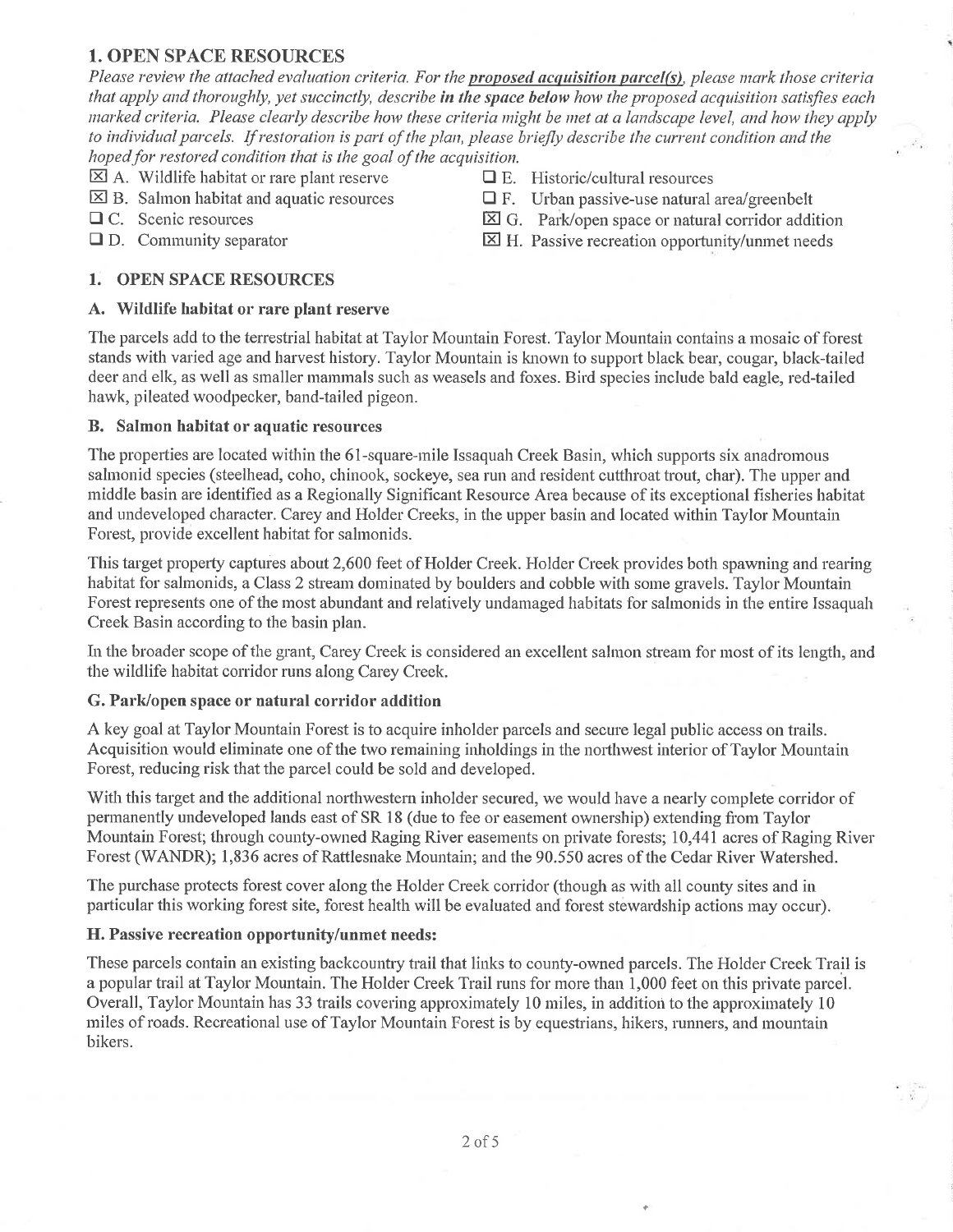## 2. ADDITIONAL FACTORS

For the proposed acquisition parcel(s), please mark all criteria that apply and thoroughly, yet succinctly, describe in the space below how the proposed acquisition satisfies each marked criteria.

- $\Box$  A. Educational/interpretive opportunity
- $\boxtimes$  B. Threat of loss of open space resources
- $\boxtimes$  C. Ownership complexity/willing seller(s)/ownership interest proposed
- $\bar{\mathbb{E}}$  D. Partnerships Describe any public or private partnerships that will enhance this project
- $\boxtimes$  E. Is the property identified in an adopted park, open space, comprehensive, or community plan?
- $\Box$  F. Transferable Development Credits (TDC) participation

#### B. Threat of loss of open space resources

If these properties are sold to another private landowner, they may cut off access to the trail, which due to topography would be challenging to re-create on our existing property. The forest stands on the parcels could be impacted by clearing or development, degrading the riparian corridor for Holder Creek and potentially affecting water and sediment delivery to the creek.

#### C. Ownership complexity/wilting seller(s)/ownership interest proposed

The immediate threat is fairly low on this parcel as it was purchased by Scarcella brothers for SR 18 construction. They do plan to sell it at some point in time, therefore purchasing it in the near future is ideal to avoid a sale to a party who might develop it. They are willing to sell the parcel to us in the next year or two as we can secure funding.

It does not appear to have legal access through Taylor Mountain Forest at this time, though with the history of litigation by other inholders with the county over access this might not be guaranteed into the future. The parcel is 35 acres zoned F, therefore presumably could be legally developed for one residential unit.

#### D. Partnerships

Our partners at this site include the Friends of Taylor Mountain Forest, Tahoma Chapter of the Backcountry Horsemen, Issaquah Alps Trail Club, and Washington Trails Association. These groups may be available to assist in the stewardship of trails and/or site resources on the property.

#### E. Is the properfy Ídentified in an adopted park, open space, comprehensive or community plan?

Both the Comp Plan and the Park Plan contain policies that direct acquisition, planning, and stewardship of KC Parks. The acquisition of these parcels is consistent with the following policy direction:

"Acquisitions of lands ... .that provide continuity or appropriate public access where it does not exist should be considered priority acquisitions, as should acquisition of land or easement that are adjacent to, or provide a connection between, existing public open space lands or that are in-holdings." (Park Plan Policy CIP-123)

The Taylor Mountain Forest Public Use Plan and the Forest Stewardship Plan both call for enhancing connectivity between public ownership and increasing opportunities for non-motorized appropriate low impact recreation through additions to the county's backcountry trail system.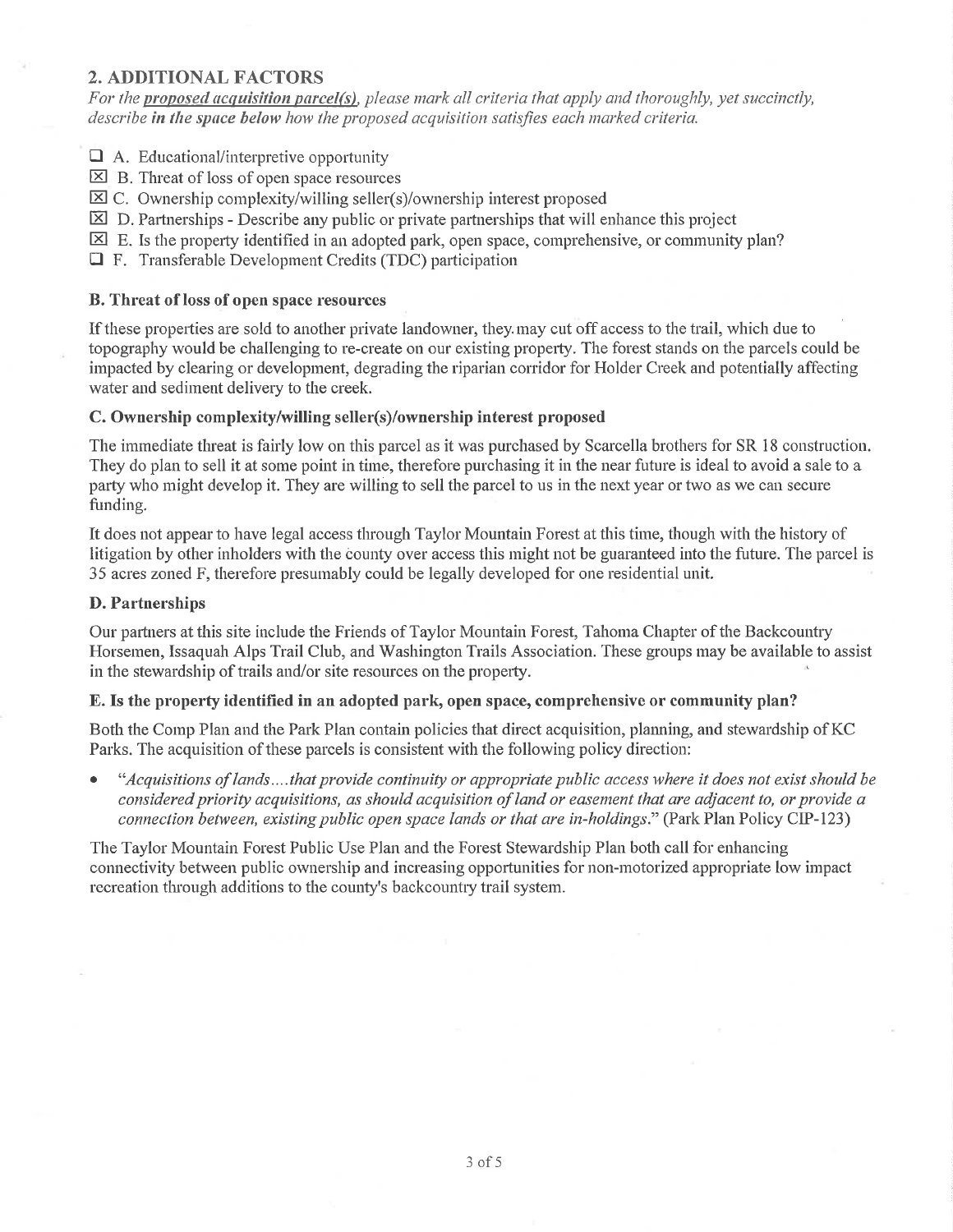## **3. STEWARDSHIP AND MAINTENANCE**

How will the property be stewarded and maintained? Does the property lend itself to volunteer stewardship opportunities? How will ongoing stewardship and maintenance efforts be funded?

King County Parks' maintenance work would be funded with Parks Levy operating funds (funded 2014-2019 due to recent vote in August 2013).

Typical King County maintenance includes regular site inspections to identify and address any issues arising on site in regard to public health and safety, property encroachments, natural resource damage, infrastructure damage, trail condition, etc.

We assess forest health at all King County Parks sites. It is possible that this is a site on which forest stewardship activities may occur if recommended by such an assessment.

We have active partners with the Backcountry Horsemen and other community members at Taylor that may contribute to site stewardship.

## **4. PROJECT BUDGET**

| 1) TOTAL CFT APPLICATION AMOUNT <sup>a</sup> | <b>CFT: \$125,000</b> |
|----------------------------------------------|-----------------------|
| 2) TOTAL PEL APPLICATION AMOUNT <sup>o</sup> | <b>PEL: \$125,000</b> |

 $\alpha$ <sup>a</sup>Allowable CFT acquisition costs (Ordinance 14714): The disbursement of funds shall be made only for capital project expenditures that include costs of acquiring real property, including interests in real property, and the following costs; the cost of related relocation of eligible occupants, cost of appraisal, cost of appraisal review, costs of title insurance, closing costs, pro rata real estate taxes, recording fees, compensating tax, hazardous waste substances reports, directly related staff costs and related legal and administrative costs, but shall not include the cost of preparing applications for conservation futures funds. <sup>b</sup>King County projects only, if applicable.

#### **Estimation of property value:**

Briefly note how land values have been estimated (i.e., appraisal, property tax assessment, asking price, letter of value or other means).

I am approximating the cost to purchase at \$250,000. Current assessed value is \$115,000; they purchased for \$200,000 in 1995.

| PROJECT COSTS                                          | <b>ESTIMATED DOLLAR AMOUNT OR RANGE</b> |
|--------------------------------------------------------|-----------------------------------------|
| Total property interest value                          | $\sim$ \$220,000                        |
| Title and appraisal work                               | \$7,500                                 |
| Closing, fees, taxes                                   | \$15,000                                |
| Relocation                                             |                                         |
| Hazardous waste reports                                |                                         |
| Directly related staff, administration and legal costs | \$7,500                                 |
| Total Project Costs (CFT and other funds)              | \$250,000                               |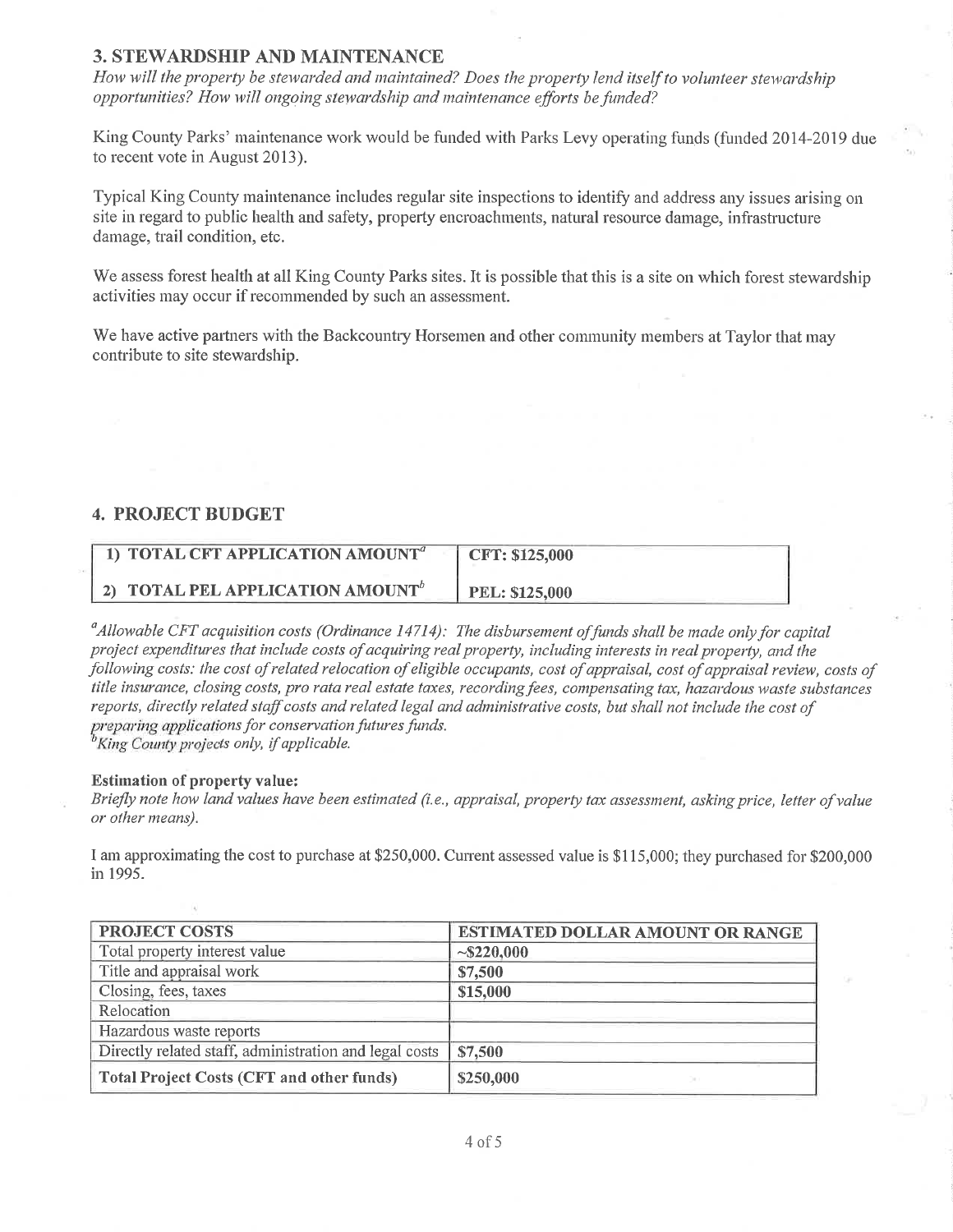| <b>MATCHING FUNDS: Existing Sources</b><br>(CFT can only provide a maximum of 50% of anticipated<br>project costs) | <b>DATE</b><br>(Expended or Committed) | <b>DOLLAR AMOUNT</b><br>(Expended or Committed) |
|--------------------------------------------------------------------------------------------------------------------|----------------------------------------|-------------------------------------------------|
|                                                                                                                    |                                        |                                                 |
|                                                                                                                    |                                        |                                                 |
|                                                                                                                    |                                        |                                                 |
| <b>Total CFT Funds Previously Received</b><br><b>This Project</b>                                                  |                                        |                                                 |
| <b>Total Matching Funds and Past CFT Funds</b><br><b>Currently Identified</b>                                      |                                        |                                                 |
| <b>Unidentified Remaining Match Need</b>                                                                           |                                        |                                                 |

Unidentified remaining match need: What funds are anticipated and what is the time frame? Please briefly discuss how the unidentified remaining match need above will be met.

Requested Parks Levy funds represent the match for CFT funding.

## 5. IN-KIND CONTRIBUTIONS FROM PARTNERSHIPS

| <b>Brief Activity Description</b> | <b>Dollar Value of</b><br>In-kind<br>Contribution | <b>Status</b><br>(Completed or Proposed) | <b>Activity Date Range</b><br>(Completion Date or Proposed<br>Completion Date) |
|-----------------------------------|---------------------------------------------------|------------------------------------------|--------------------------------------------------------------------------------|
|                                   |                                                   |                                          |                                                                                |
|                                   |                                                   |                                          |                                                                                |
|                                   |                                                   |                                          |                                                                                |
| <b>TOTAL</b>                      |                                                   |                                          |                                                                                |

## 6. ATTACHED MAPS (Two maps are now required: 1) site map and 2) general location map; you may also include one additional map, aerial photo or site photo)

8 1/2 x 11" maps are preferred, but 11 x 17" is acceptable if folded and hole-punched for insertion into a three-ring binder.

Site Map that shows the following:

- Each parcel proposed for acquisition in yellow or distinct shading and an indication of any parcel proposed for less than fee simple acquisition, such as a conservation easement;
- Location of any proposed development to the site such as parking, trails or other facilities;
- Location of any proposed site restoration;  $\bullet$
- Existing adjacent public (local, state or federal) parks or open spaces labeled and shown in dark green or distinct  $\bullet$ shading.

Location Map that shows the following:

- Other permanently protected open spaces (private, non profit, institutional, etc.) shown in light green or distinct shading;  $\bullet$
- Major water courses such as creeks, rivers, lakes or wetlands;  $\bullet$
- Major roads, arterial roads or regional trails.  $\bullet$
- Map scale: This map should show approximately a ten-mile radius around the proposed acquisition(s).  $\bullet$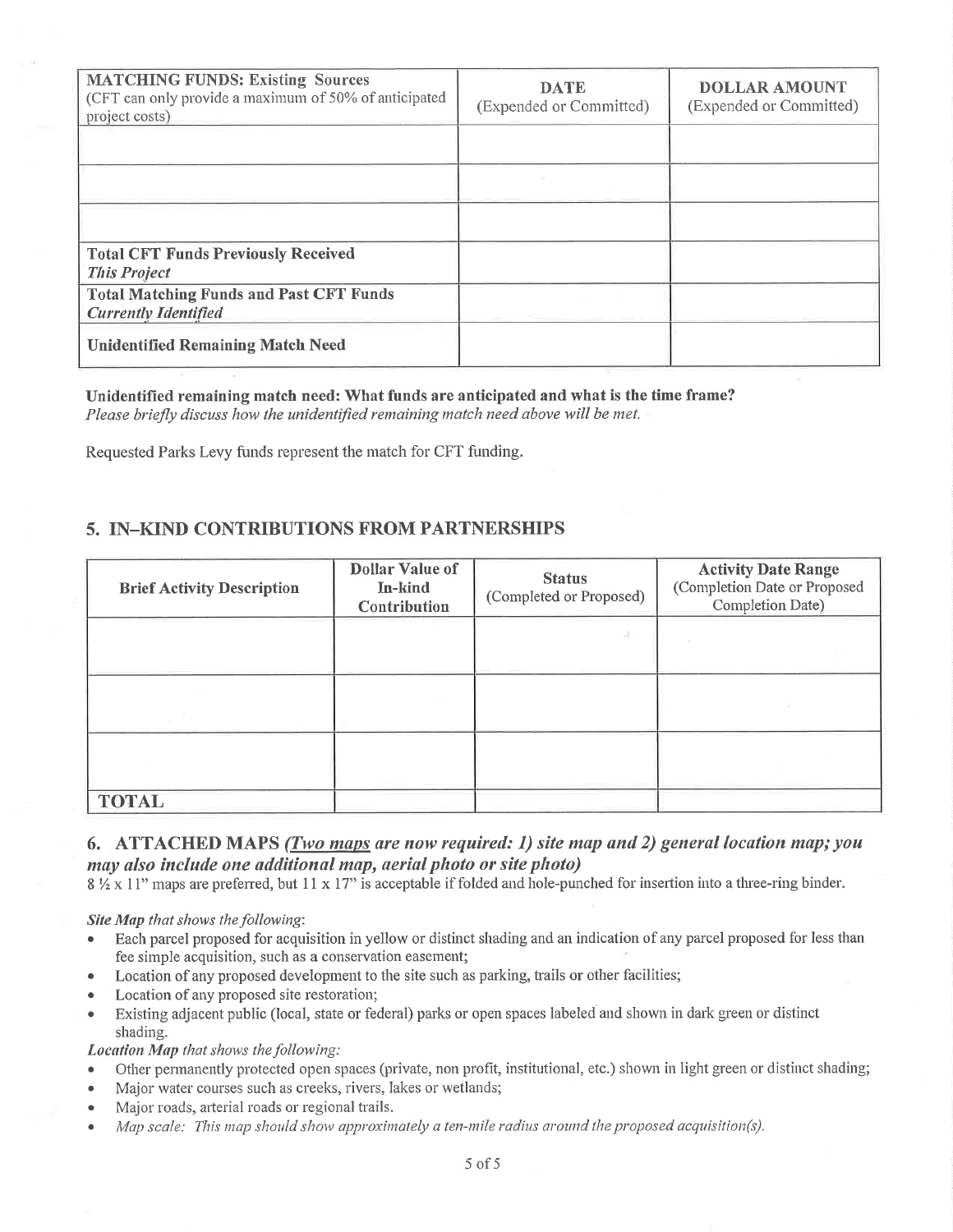